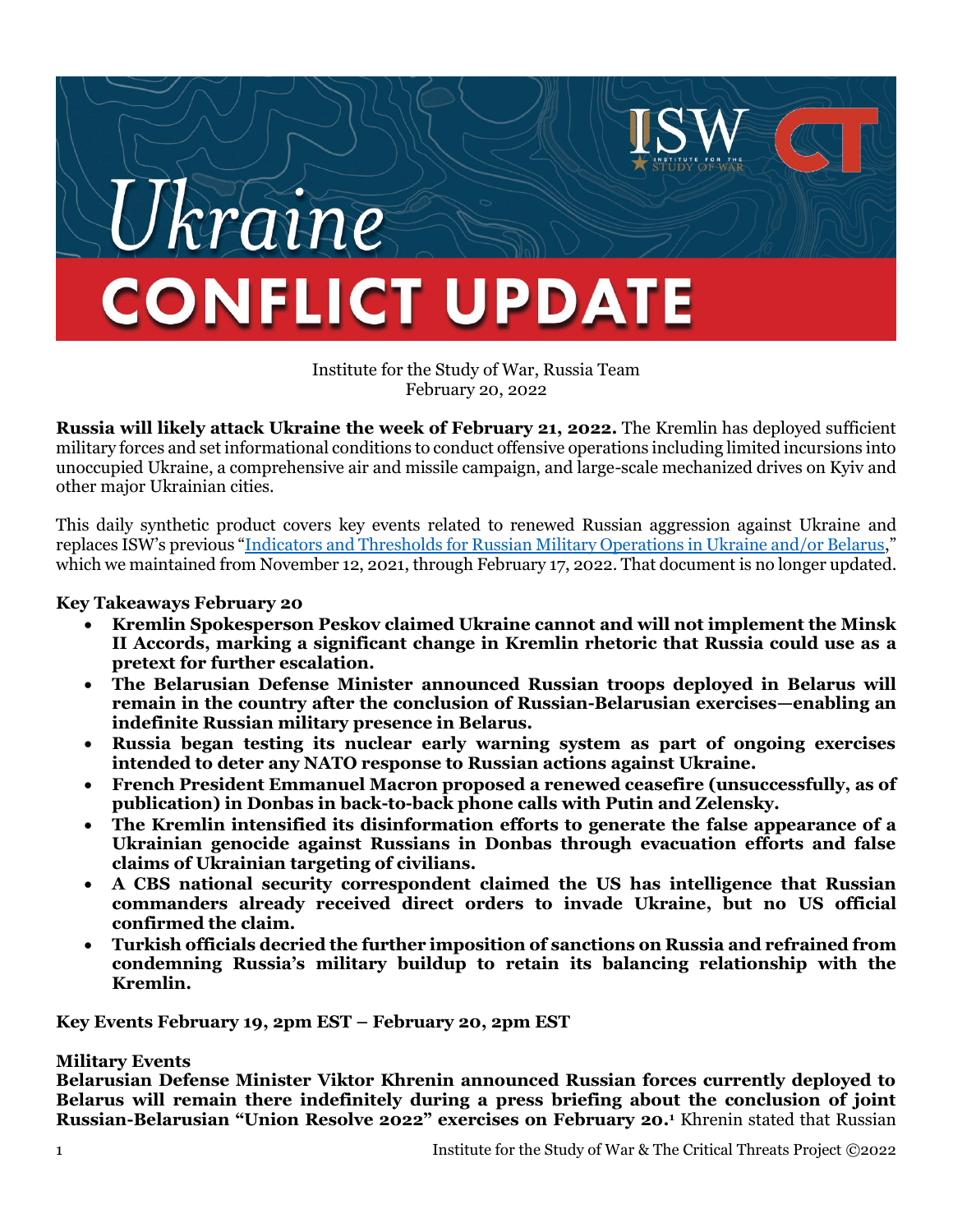President Vladimir Putin and Belarusian President Alexander Lukashenko decided to "continue testing" Union State forces due to the "aggravation of the situation of Donbas." Khrenin accused NATO and the West of "pumping up" states near the Union State—referring to Ukraine, Poland, and the Baltic States—with weapons, increasing their military posture against the Union State without advanced warning, and prioritizing "offensive means." Khrenin accused the West of refusing to accept the Kremlin's demanded "red lines" for the "security architecture of Europe." Khrenin additionally parroted Russian Foreign Ministry rhetoric about the West undermining the "principle of the indivisibility of security" for the first time. Khrenin did not specify what Russian forces would remain in Belarus. Russian forces will likely permanently deploy to Belarus, as ISW has previously forecasted.<sup>2</sup>

Khrenin additionally outlined the outcomes of the exercises and stated that unified combat formations of Russian and Belarusian pilots, mechanized units, tank units, paratroopers, special forces, missilemen, and artillerymen operated with a high level of cooperation. Joint forces also addressed support issues and worked out an effective logical support system that enabled an effective Russian-Belarusian coalition. Khrenin praised the use of modern weapons systems and exchange of military expertise and experience between Russian and Belarusian troops. He thus concluded that "Union Resolve" achieved its intended goals and confirmed the cooperative capabilities of Russian and Belarusian forces in the face of Western pressure.

**Russia's ballistic early warning network, the Russian 15th Aerospace Special Forces Army, began command and staff training in Moscow on February 20 as part of ongoing Russian nuclear exercises likely intended to deter a NATO response to any Russian offensive against Ukraine.<sup>3</sup>** Over 800 personnel from command, logistics, armaments, and other unspecified elements of the Titov Main Test and Space Systems Control Center, 820th Main Center for Missile Attack Warning, and the 821st Main Center for Reconnaissance of Situation in Space participated in the command and staff training. These elements comprise Russia's early warning network against ballistic missile attacks. These exercises are likely part of the "GROM-2022" nuclear triad exercises that began on February 19.

**Russia's 49th Combined Arms Army of the Southern Military District (SMD) continued general readiness exercises on February 20. <sup>4</sup>** Unspecified regiment-sized (over 1,500 personnel) tank, motorized rifle, and artillery elements conducted company-level exercises at the Nikolo-Alexandrovsky Training Ground in Stavropol Krai. The elements conducted live fires with 152mm howitzers, multiple launch rocket systems, and T-72B3 tanks to destroy targets at distances of up to 4,000 meters. Reconnaissance, unmanned aerial vehicles (UAV), and signal elements of the SMD conducted support tasks.

**Approximately 10 Russian Black Sea fleet ships, including the large landing ships "Novocherkassk," "Saratov," and "Tsezar Kunikov" passed through the Kerch Strait into the Sea of Azov on February 20.<sup>5</sup>** Russian Black Sea Fleet anti-submarine and patrol ships patrolled the Kerch Strait before moving to the Sea of Azov, according to local sources.<sup>6</sup> Russian authorities issued a NOTAM (Notice to Air Missions) alert over the Sea of Azov for February 21-26.<sup>7</sup>

**Russian social media users observed unspecified S-300 air defense elements in Kursk Oblast and Aleksandrovka, Belgorod Oblast heading towards Ukraine on February 19-20.<sup>8</sup>** The social media users observed at least 12 vehicles in Kursk Oblast on February 19 and 3 in Belgorod Oblast on February 20.

## **Russian Activity**

**The Kremlin intensified the tempo of the mass evacuations of women and children from the Donetsk and Luhansk People's Republics (DNR and LNR) to Russia to generate the appearance of a genocide against Russians in Donbas between February 19 and February 20.** Russia's Emergency Situations Ministry stated that over 53,000 DNR and LNR residents evacuated to Russia as of February 20.<sup>9</sup> The governors of Russia's Voronezh, Kursk, and Ryazan oblasts declared states of emergency in response to refugee influxes on February 20.<sup>10</sup> Rostov Oblast authorities stated that Rostov Oblast is prepared to receive approximately 14,000 refugees on February 20.<sup>11</sup> At least six trains transported approximately 5,000 DNR and LNR residents to Russia on February 20.<sup>12</sup> The Kremlin likely seeks to intensify its evacuation over the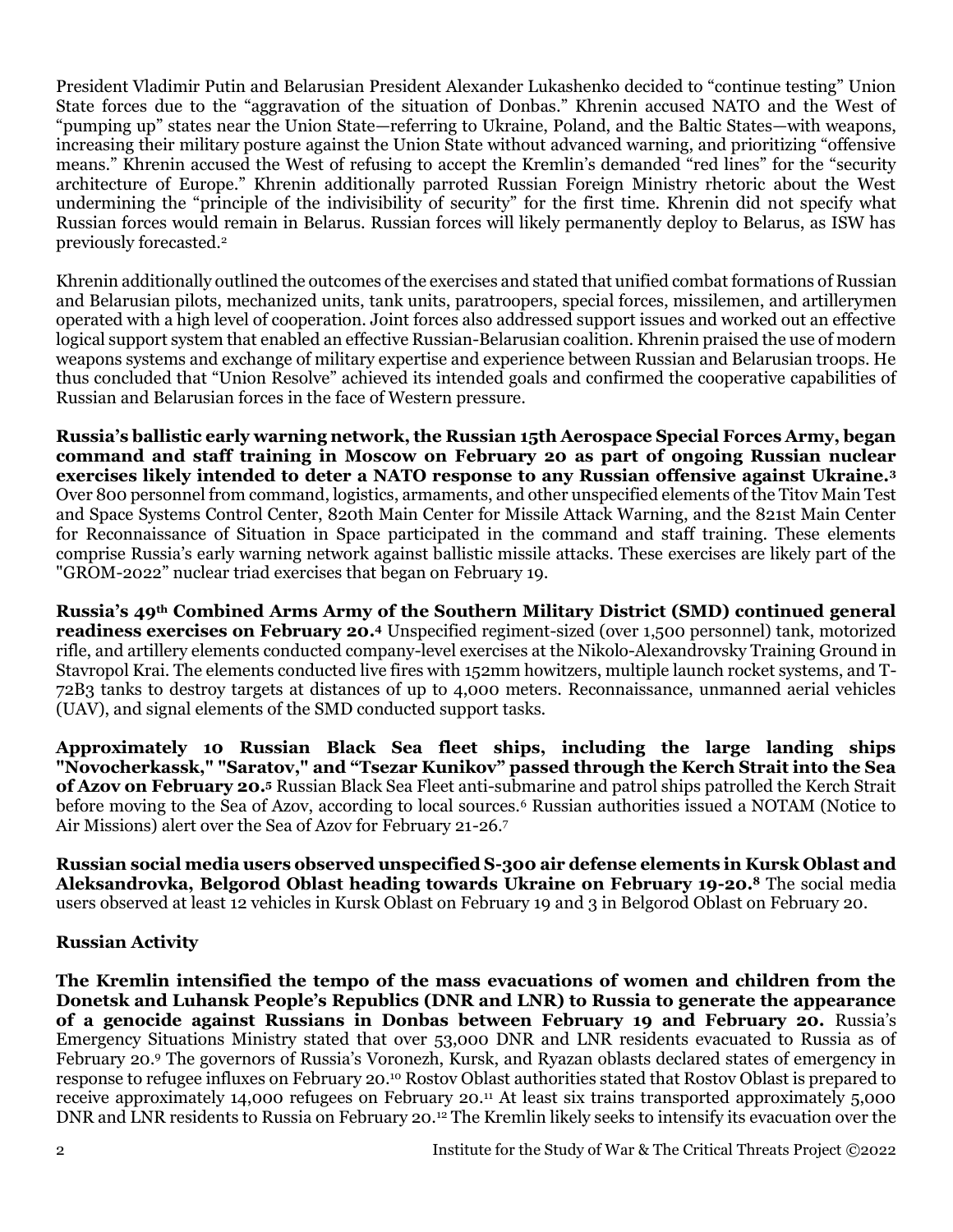coming days. A prominent Russian Duma deputy from Rostov stated that 170,000 residents of the DNR and LNR are currently applying for Russian citizenship with Russian migration services on February 20.<sup>13</sup> The Kremlin will likely use the claim of threats to civilians in Donbas to justify a Russian military deployment to Donbas or other, more serious military operations against Ukraine.

**Russian Deputy Foreign Minister Sergei Ryabkov claimed on February 20 that Western states are abandoning negotiations with Russia after the Kremlin only received two responses to 37 letters Russian Foreign Minister Sergei Lavrov sent to OSCE member states on January 28.<sup>14</sup>** Lavrov's original letters demanded that individual Organization for Security and Co-operation in Europe (OSCE) member states respond to Russian security demands individually and not as a bloc, in a Kremlin attempt to undermine Western unity. Ryabkov claimed that the recipients of the letters are "leaving this conversation in a defiant way" by not responding to Russian demands.<sup>15</sup> The European Union and NATO each submitted a collective response to the Kremlin that did not capitulate to core Russian demands on February 10. The Kremlin previously stated that Moscow would not accept a group response and that Moscow requires detailed responses from individual states.

**Kremlin Spokesperson Dmitry Peskov claimed that Putin believes Ukrainian President Volodymyr Zelensky "cannot, does not want [to], and will not" implement the Minsk II Accords in an interview on the** *Russia 1* **TV channel on February 20**. <sup>16</sup> Peskov stated Ukraine's only option is to directly negotiate with Russia's proxies, the Donetsk and Luhansk People's Republics (DNR and LNR). Peskov denied Ukrainian statements that Moscow has refused to communicate with Ukrainian leadership. Peskov claimed that the Kremlin has asked Kyiv what Ukraine wished to discuss and did not receive a response. Peskov additionally stated that Western allegations of Russian plans to invade Ukraine have fueled tensions and that daily speculation of the date of an invasion "can have detrimental consequences."<sup>17</sup>

Peskov's statement on February 20 is a significant change in tone in Kremlin rhetoric about Ukraine's intent to never implement the Minsk II Accords and is the closest the Kremlin has come to formally nullifying the Minsk II Accords. Kremlin messaging up to this point has emphasized that Ukraine seeks to sabotage the Minsk II Accords and has called on Ukraine to implement the accords, without explicitly stating that Ukraine "will not" implement these accords. The Kremlin could use the claim that Ukraine will never implement the Minsk II accords as a pretext for overtly deploying forces to the occupied Donbas

## **Proxy Activity**

**The Donetsk and Luhansk People's Republics (DNR and LNR) escalated their accusations of ongoing Ukrainian plans to attack Donbas on February 20.** DNR claims from February 20 emphasized false threats about Ukrainian terrorist attacks against the DNR. The DNR claimed that it found and destroyed explosives caches belonging to Ukrainian sabotage groups, that it apprehended a "terrorist group" that sought to conduct explosive attacks against critical DNR civilian infrastructure, and that it recorded five sabotage attack attempts against the DNR since mid-February on February 20.<sup>18</sup> The DNR reiterated accusations that the West is pushing Ukraine to attack Donbas, claiming that "Kyiv, with the approvals of the Westerners, began implementing the invasion plan for the [DNR's] territory," on February 20.<sup>19</sup> LNR claims from February 20 emphasized an accusation that heavy Ukrainian shelling killed two LNR civilians.<sup>20</sup> The Kremlin supported the LNR's claims about Ukrainian forces killing two LNR civilians; Russia's Investigative Committee announced that it would open a criminal investigation of "the Ukrainian Armed Forces' crimes on the territory of Donbas" on February 20.<sup>21</sup> The Kremlin may claim that Ukrainian forces "killed Russian citizens in Donbas" as a pretext to justify new Russian military operations against Ukraine as ISW previously forecasted.<sup>22</sup>

## **Belarusian Activity**

**N/A**

# **Ukrainian Activity**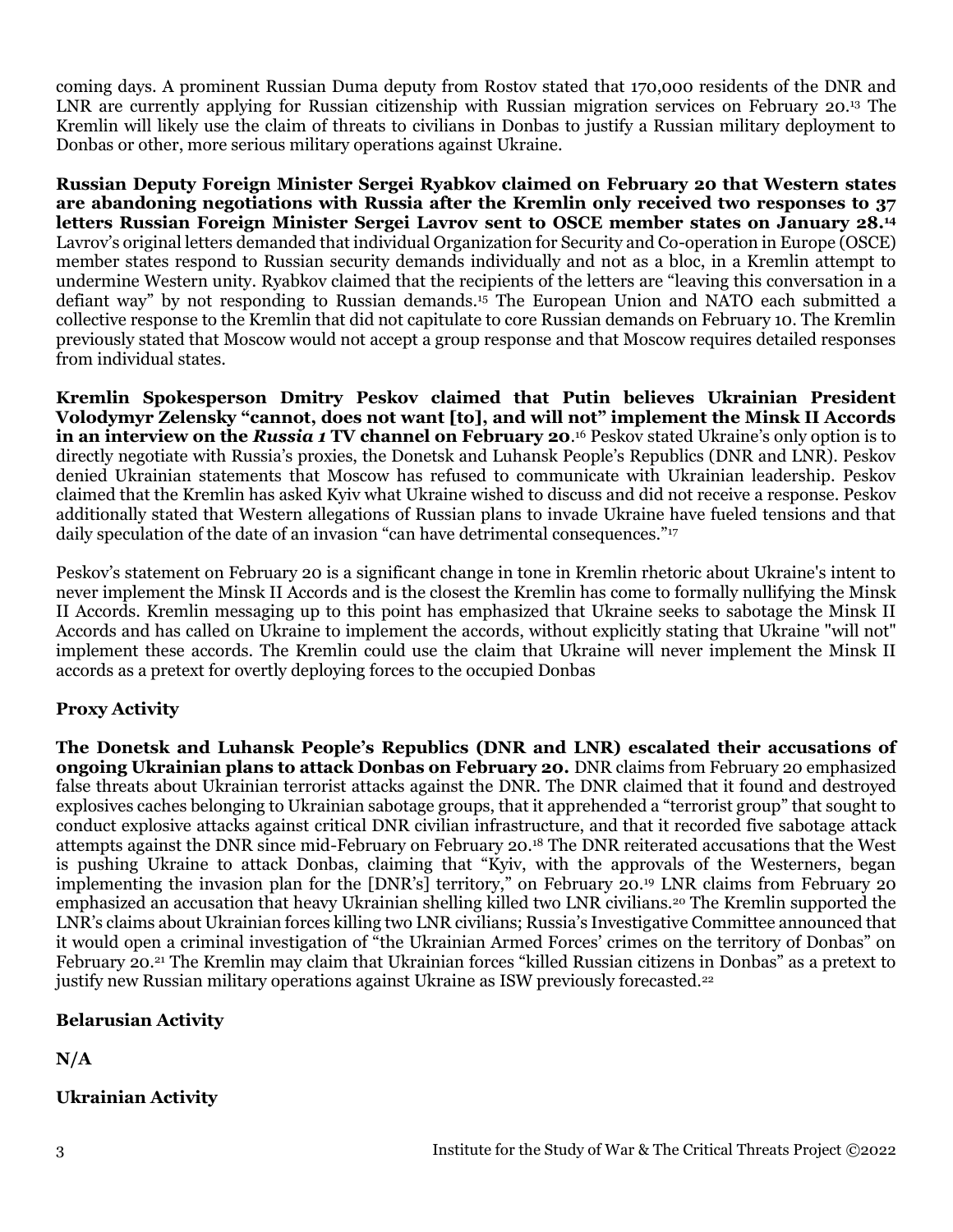**Ukrainian Permanent Representative to the Organization for Security and Co-operation in Europe (OSCE) Yevhenii Tsymbaliuk on February 20 requested an extraordinary meeting of the OSCE Permanent Committee for February 21.**<sup>23</sup> Tsymbaliuk placed the request for the OSCE to discuss Russia's military buildup near Ukraine and explore paths for de-escalation.

# **US Activity**

**US officials voiced continued concern Russia will likely invade unoccupied Ukraine but maintained that a diplomatic path is still possible in press engagements on February 20.** Secretary of State Antony Blinken said Russia and Belarus' continuing joint military exercises follow the Russian "playbook" of creating provocations to justify further escalations in an interview with CNN.<sup>24</sup> Blinken noted the joint exercises and numerous false flag operations give "every indication" that Russian invasion plans are already in motion. Blinken and Vice President Kamala Harris underscored united international support for sweeping sanctions against Russia should an invasion occur, although Harris acknowledged some differences between NATO allies on the parameters of sanctions in a press conference.<sup>25</sup> Blinken and Pentagon Press Secretary John Kirby separately reiterated that the United States has offered Putin several diplomatic options and will continue to peacefully attempt to deter and dissuade Russia until an invasion begins, including Blinken's planned meeting with Russian Foreign Minister Sergey Lavrov on February 24.<sup>26</sup> Blinken clarified that US recognition of Crimea or Eastern Ukraine as Russian territories is non-negotiable when asked during an interview on CBS's *Face the Nation*. 27

**CBS News national security correspondent David Martin reported that the US has intelligence that Russian commanders have received direct orders to proceed with an invasion of Ukraine on CBS's** *Face the Nation* **on February 20.<sup>28</sup>** Martin said Russian commanders on the ground are making specific plans for how they would maneuver in their sectors of the battlefield. Martin emphasized that Russian commanders have received direct orders and are "doing everything that American commanders would do once they got the order to proceed." No US official has publicly confirmed that Russian forces have received orders to invade as of February 20.

# **NATO and EU Activity**

**N/A**

# **Other International Organization Activity**

**Collective Security Treaty Organization (CSTO) Secretary General Stanislav Zas said the CSTO could "hypothetically" deploy peacekeepers to Donbas with Ukrainian consent, member state support, and a United Nations mandate in an interview with Reuters on February 17.<sup>29</sup>** Reuters published the interview with Zas on February 19.<sup>30</sup> Reuters reported that Zas said that the CSTO has 17,000 personnel at "constant readiness," a specialized "peacekeeping" force of approximately 4,000 personnel and that the CSTO can swiftly deploy the "needed" number of personnel to Ukraine immediately. Zas stated that only diplomacy can solve the Ukraine crisis. The Kremlin may frame a future overt Russian deployment to the occupied parts of eastern Ukraine as a "CSTO Peacekeeping mission."

## **Individual Western Allies' Activity**

**French President Emmanuel Macron attempted to negotiate a ceasefire in Donbas through bilateral calls with Ukrainian President Zelensky and Russian President Putin on February 20.**  Macron and Putin discussed convening the trilateral contact group among the Organization for Security and Cooperation in Europe (OSCE), Ukraine, and Donetsk and Luhansk People's Republics (DNR and LNR) to oversee a possible ceasefire in Donbas. Russia previously boycotted the two most recent OSCE meetings on February 18 and 19.<sup>31</sup> The Kremlin readout stated that Putin and Macron also agreed to resume dialogue in the Normandy Format at the foreign ministry- and political advisors- levels. The Kremlin may slow down or later refuse to pursue a ceasefire if it assesses the negotiations as detrimental to its calculus, however. The Kremlin criticized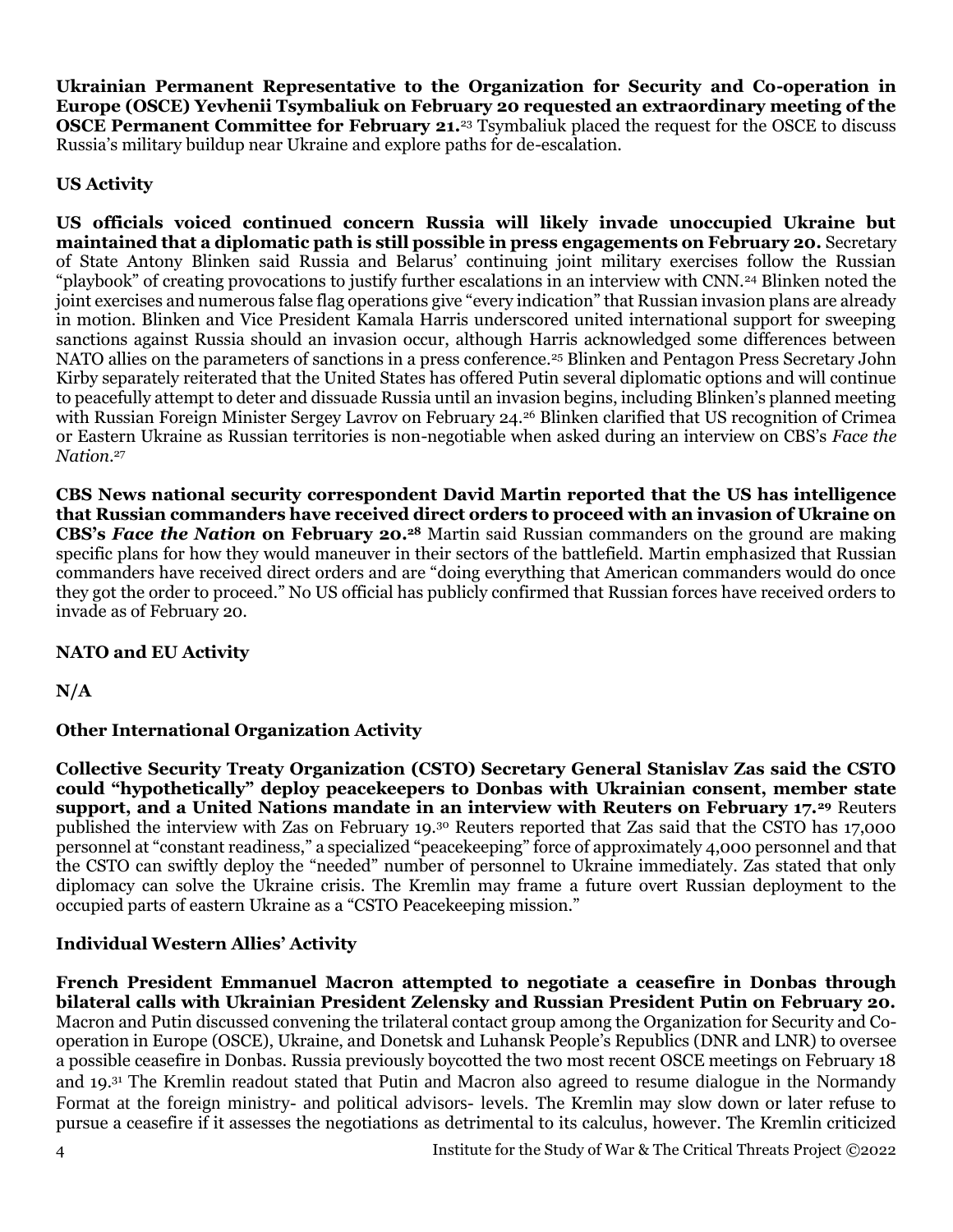NATO and Ukraine for pursuing a military solution, refusing to implement the Minsk II Accords, and claimed that Ukraine's "intensifying shelling" necessitated civilian evacuations from the DNR and LNR to Russia. The French readout of Macron's call with Zelensky stated Macron praised Ukraine's restraint and that Zelensky reiterated his determination to respect the ceasefire by not reacting to Russian proxy provocations. Zelensky's office did not issue a readout of the call with Macron as of February 20 at 3:30 EST.

**Turkish officials urged diplomatic talks and de-escalation on Ukraine instead of sanctions against Russia in several statements on February 19-20.<sup>32</sup>** Turkish Presidential Spokesperson Ibrahim Kalin stated that additional sanctions against Russia would undermine or delay a diplomatic solution in an interview with German newspaper Die Welt on February 19.<sup>33</sup> Kalin criticized Russian President Vladimir Putin for seeking to redraw Russia's borders but urged states to listen to Russia and pursue mutual diplomacy, even if they do not fulfill Russian demands. Kalin also criticized Western and Russian statements for exacerbating tensions and recommended a flexible diplomatic approach—citing Turkey's existing relations with Russia despite disagreements about Crimea and Libya. Kalin reiterated Turkey's commitment to mediate between Russia and Ukraine both through NATO channels and bilaterally. Kalin additionally stated Turkish President Recep Tayyip Erdogan will reiterate his offer to host Putin and Ukranian President Volodymyr Zelensky in Istanbul, Turkey, during a likely upcoming phone call on an unspecified date with Putin.

Separately, Turkish Chief of the General Staff Yasar Guler and NATO Supreme Allied Commander Europe Tod Wolters discussed recent developments in NATO over the phone on February 20. Prior to the call, Turkish Defense Minister Hulusi Akar urged caution against the risk of possible escalations due to disinformation campaigns and underlined the need for stability in the Black Sea region in a speech.<sup>34</sup> Akar attended the Munich Security Conference in Munich, Germany on February 18-19 but his official agenda and Turkish meeting readouts did not focus on Ukraine.<sup>35</sup> Ankara has recently played down the Russian military buildup compared to other NATO allies, likely due to its fragile partnership with Russia. It has not urged its citizens to leave Ukraine as of February 20 and limited its official statements on Ukraine after the most recent escalations near the Ukrainian border despite its ongoing defense cooperation with Ukraine.

**UK Foreign Secretary Liz Truss announced the UK will establish a new anti-disinformation center against Russia during an interview with the Daily Mail on February 19.<sup>36</sup>** Truss stated the UK's "Russia-Ukraine Government Information Cell (GIC)" will expose disinformation and rebut false narratives. Truss warned that Russian disinformation campaigns have doubled in the past week and may serve as a false flag excuse for Russia to invade Ukraine. Truss stated the new GIC unit is the first revival of the UK's original information units that it disbanded after the Cold War. Truss also warned that Russia's invasion of Ukraine may encourage the Kremlin to pursue similar stated ambitions against other eastern European and Baltic states, including NATO allies. Truss also criticized the coordinated Chinese-Russian pressure against the right of new states to freely join NATO.

**UK Prime Minister Boris Johnson highlighted the potential human cost of a Russian attack on Ukraine, stated the US and UK could suspend Russian companies from trading in pounds and dollars and underscored NATO's resoluteness should Russia invade in an interview with the BBC on February 20.<sup>37</sup>** Johnson claimed a Russian invasion has "in some senses begun." Johnson said that western intelligence sources believe Russia intends to encircle the Ukrainian capital Kyiv in what would be "the biggest war in Europe" since World War II. Johnson warned this would be a "bloody and protracted" conflict that would be catastrophic for human life. Johnson maintained that the UK and US are prepared to impose extensive sanctions on Russia, including suspending Russian companies from trading in pounds and dollars. Johnson emphasized that NATO leaders learned from Putin's annexation of Crimea and that Putin will "get more NATO" if he invades Ukraine.

**The Canadian Government delivered a security assistance payload to Kyiv, Ukraine, on February 19.<sup>38</sup>** Ukraine's defense minister stated that the shipment included unspecified rifles, machine guns, night vision and surveillance devices, and other military equipment.

# **Other International Activity**